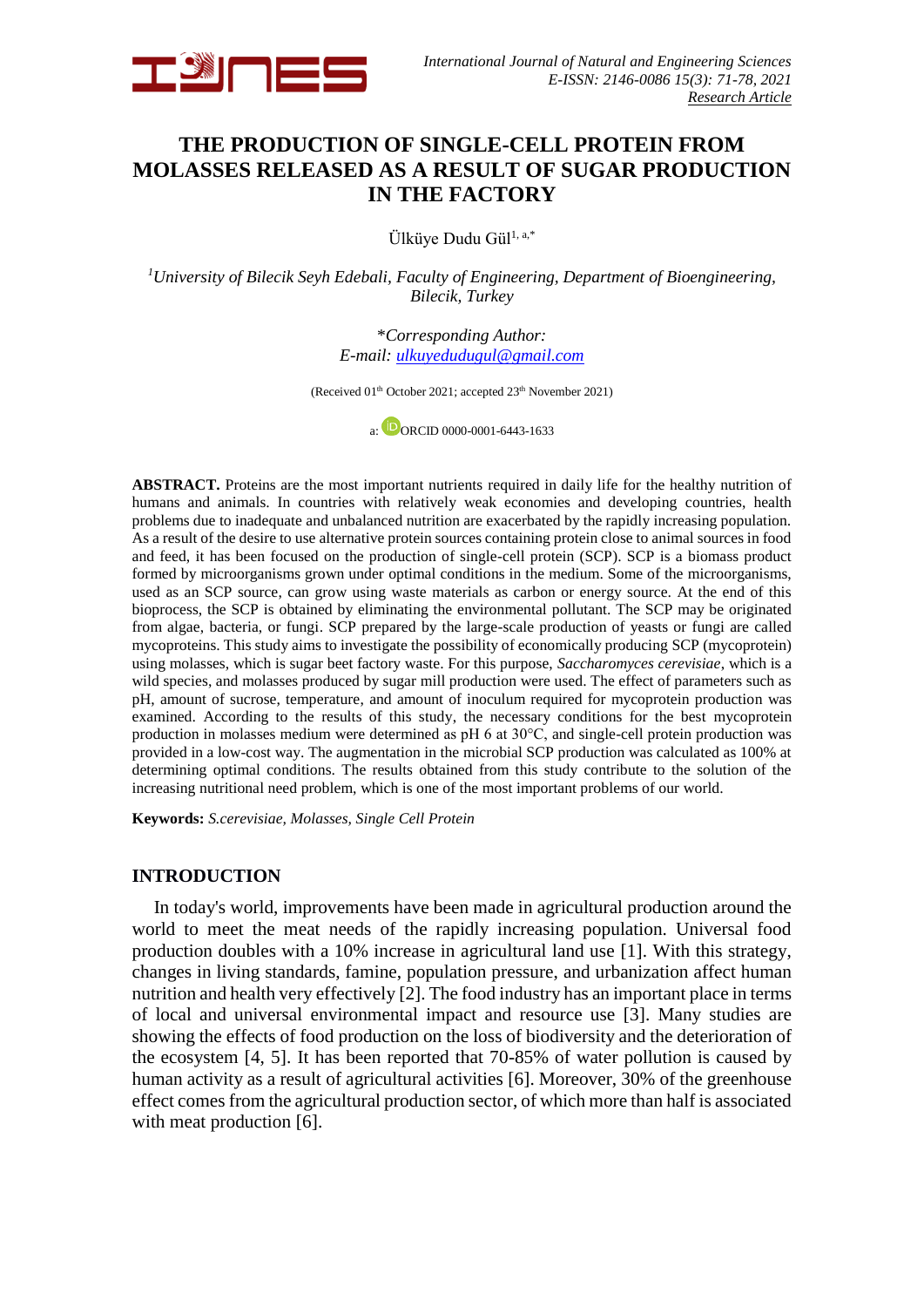The world population reaching 9 billion by the middle of this century is putting extra pressure on the food system [7]. For these reasons, it poses a risk in terms of future food and food safety, and as a result, it is expected that public health will be affected. The problems that arise as a result of not providing food safety not only create environmental problems but also cause serious health problems [8]. The World Food and Agriculture Organization (FAO) stated that the definition of primitive smart agriculture consists of the concepts of combating climate change while trying to ensure food safety, and stated that this can be achieved with a diet that reduces the need for meat [1]. Livestock production causes extensive land use, land degradation, and afforestation, as well as abundant methane emissions [1]. For this reason, the production of foods that provide similar nutritional benefits to meat and are less harmful to the environment has gained importance. Products that overlap with these definitions are known as meat analogs or meat alternatives [9] and can be products of vegetables (such as soy and beans), animal (such as milk and kidney), or microbial (such as mycoprotein or single-cell protein) products [6]. In addition to these, in recent years, ethical and environmental concerns have been encouraging the production of meat-like products and causing growth in market share [7], which is expected to increase to six billion dollars in 2022 [10]. The most important reason for the tendency to meat-like products is that these products can meet the nutritional benefits that meat can provide.

Many published studies have proven that red meat consumption increases the mortality rate [11, 12]. On the other hand, the suggestion of not using meat in the diet is also discussed [13]. Elzerman et al. (2011) showed in the results of their study that there is no problem in using meat-like food instead of meat in the diet of non-vegetarians if it is compatible with the meat content [14]. Accordingly, while the smell or taste of the meat alternative product does not need to be similar to meat, its appearance should resemble meat. In this case, the meat alternative product obtained from single-cell protein (SCP) is a more realistic approach than the protein-rich plants. Because according to consumer reviews, SCP resembles meat [15]. Most of the organisms such as algae, bacteria, and fungi are used to produce SCP.

Mycoproteins are foods with high protein content obtained from fungal biomass (SCP of Fungi) that can be consumed by humans. It has been reported that many edible mushroom species in the fungal kingdom contribute to human nutrition in terms of both taste and nutritional value [16]. On the other hand, there are limited studies on its use as a meat substitute in terms of protein content. Some studies indicate that it is important for mushrooms to be consumed by both animals and humans as protein foods due to their rapid development and richness in protein content [17].

Yeasts in the fungal kingdom have been used as animal feed additives in agricultural studies for many years due to their high vitamin B12 content. Today, it has been determined that yeasts, whose nutritional value is determined to be more than 50% protein, can be used as a protein source in both animal and human nutrition under the name of mycoprotein. Among the yeasts recommended as SCP sources, there is *S. cerevisiae, S. fragilis, S. pasteurianus, Torulopsis utilis, Brettanomyces, Candida tropicalis, C. utilis, C. lipolytica, C. maltosa,* and *C. intermedia* species [18]. In commercial production, *Candida utilis* species, which is commonly called 'Torula yeast', is used as *Torulopsis utilis*. Reducing the production cost of mycoproteins encourages consumers to use cheaper protein source foods as meat alternatives. In addition, a more suitable meat alternative can be produced both in terms of health and the environment.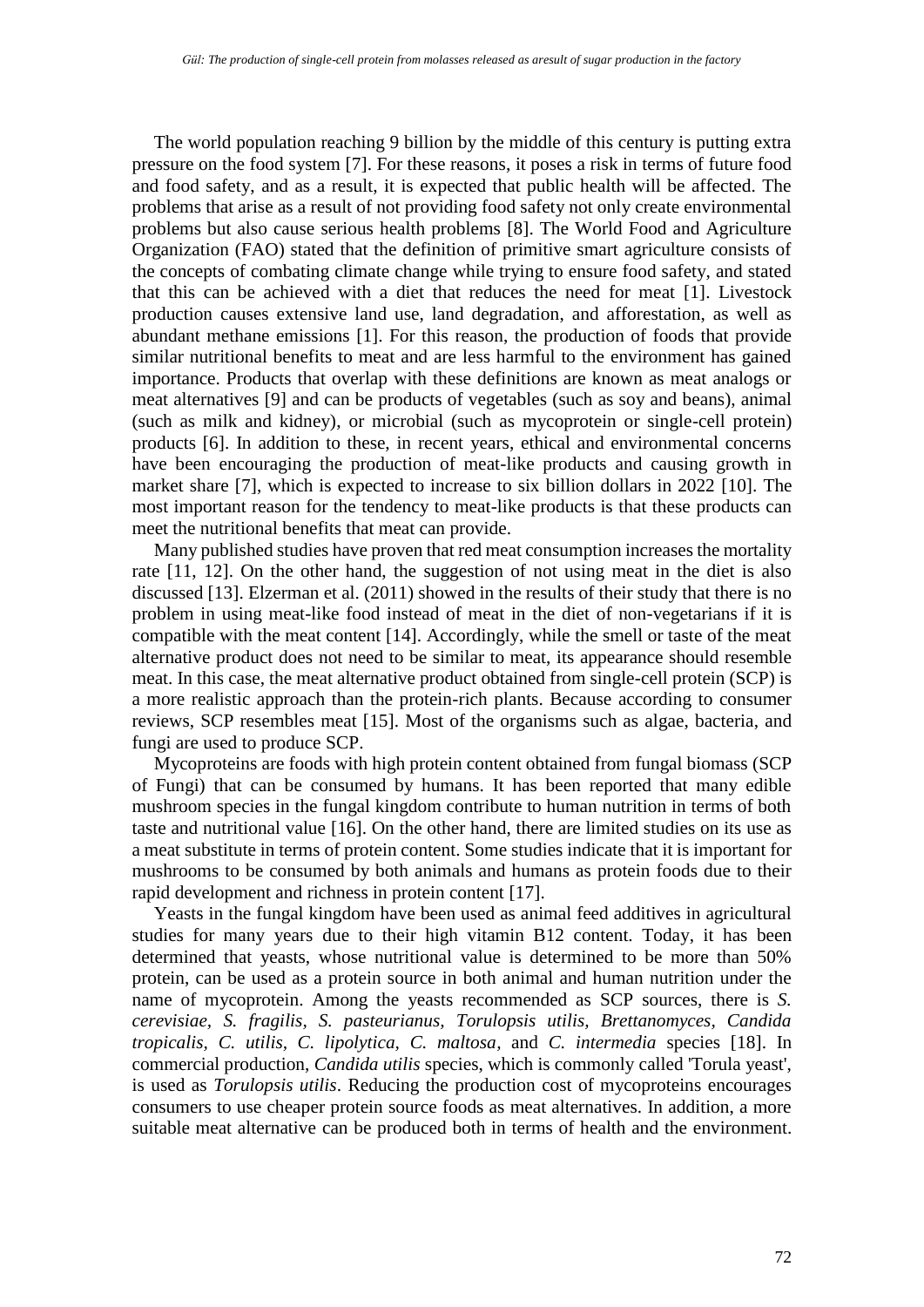For this purpose, the use of some industrial wastes for SCP production has been suggested in some recent studies [19].

In the literature, there are studies on the usability of cellulosic waste [20], paper waste [21], sulphite waste liquid [22], and lignin waste [19] for SCP production. Gao et al. (2011) [23] used the soybean waste molasses in the production of *Candida tropicalis* species and suggested a successful SCP production method. Different fungi and yeast strains for SCP production have been studied in the literature. However, the studies on the determination and optimization of the capacity of these species to be a source of SCP in the medium using molasses as a cheap medium component are limited. This study aims to determine the optimal conditions for SCP production with the yeast *Saccharomyces cerevisiae* using molasses, a waste product of the Sugar Factory. For this purpose, the effects of pH, inoculation amount, temperature, and the amount of sucrose on SCP production by using molasses, which is suggested as a cheap food source, were investigated. The results indicated that appropriate and easy production ways are being reached to meet the increasing nutritional needs of the increasing population around the world.

# **MATERIALS AND METHODS**

## *Microorganism*

In this study, *Saccharomyces cerevisiae*, which belongs to the Ascomycetes class, was used as the SCP resource. The species was taken from Ankara University Science Faculty Biotechnology Laboratory Culture Collection.

## *Culture Conditions*

Molasses, which was sugarcane residue, was used as an inexpensive substrate for microbial growth, and the content of the molasses medium was explained in [24]. In this study, molasses obtained from Eskişehir Sugar Factory for previous studies were used.

# *Activation of yeast cells*

*S. cerevisiae* (+ 4°C) was stocked in the refrigerator inoculated into a Sabouraud dextrose broth medium and activated for 24 hours at 25°C. Activated yeast cells were inoculated into the molasses medium and the yeast was acclimated to the molasses medium. This process was repeated two times.

## *Single Cell Protein (SCP) Production*

Molasses medium containing sucrose was used for SCP production. The activated *S. cerevisiae* yeast was inoculated into the molasses medium, and the culture was incubated. The microbial growth was determined spectrophotometrically. The 1 ml samples were taken from the culture medium and measured at 600 nm. The increment of the optical density of the samples showed microbial growth and was also accepted as SCP production.

At the end of the incubation period, the concentration of microbial biomass concentration formed in the test tubes was determined and the percentage of microbial growth was calculated with Equation 1.

% B (The percentage increase in biomass) =  $C_i$ -  $C_f/C_i$ 

## **Eqn. 1**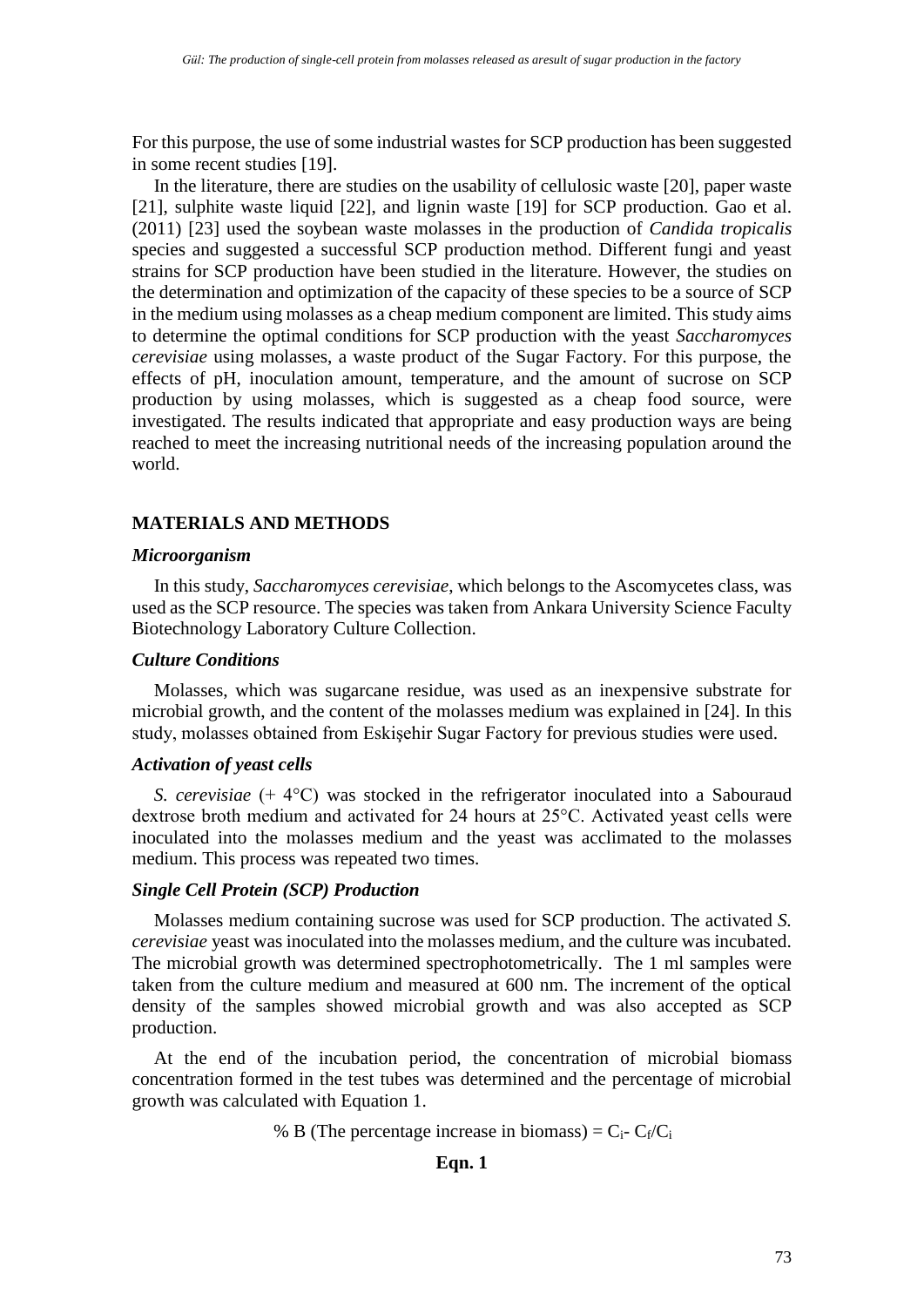In this equation;  $C_i$  (mg/L) is the initial biomass concentration and  $C_f$  (mg/L) is the final biomass concentration.

#### *Optimization of SCP Production*

Optimization experiments were carried out to determine the best SCP production working conditions. For this, sucrose concentration (10, 20, and 40 g/L), optimum temperature (25, 30 and 35 $^{\circ}$ C), appropriate pH (3, 6, and 9), and optimal initial inoculum amount (1, 2 and, 4 %) were used to determine the conditions under which the best production of SCP takes place. The optimization studies were carried out in 250 mL flaks containing 100 mL molasses medium.

## **RESULTS AND DISCUSSION**

## *Determining the Optimal pH Level*

pH is one of the important factors affecting mycoprotein production. Since the medium pH affecting cell division has a role in biomass augment. To determine the optimal pH, the pHs of the media was adjusted to 4, 5 and, 6. Among these values, the optimal pH was determined in the production of mycoprotein. The most appropriate pH for mycoprotein production was determined as pH 6 (Fig.1).



*Fig. 1. The effect of pH on mycoprotein production*

# *Determination of Optimal Inoculation Amount*

The amount of microorganisms inoculated to the medium is another important factor affecting the rate of mycoprotein production. To determine the optimal inoculation amount, the molasses medium was prepared at pH 6. The variety of inoculation amounts were examined as 1%, 2%, and 4%. The most suitable inoculation was determined in the production of mycoprotein. Figure 2 shows the effect of the inoculation amount. The increment of the amount of inoculum increased microbial growth [25] and, also mycoprotein production. As seen in Fig. 2, the increasing inoculation amount resulted in the augmentation of microbial growth, and the optimal inoculation amount was determined as 4%.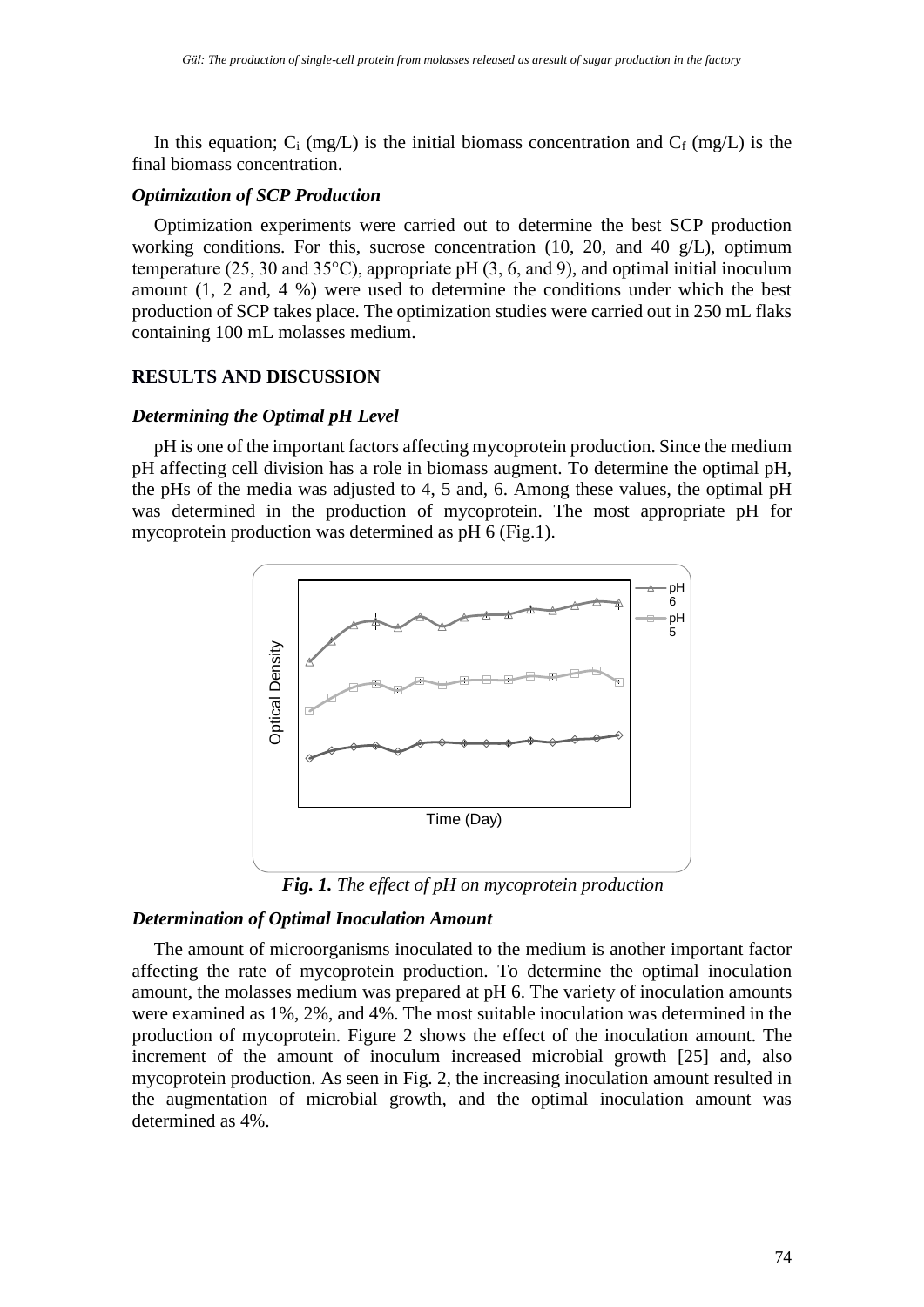

*Fig. 2. The effect of inoculation amount on mycoprotein production*

## *Determination of Optimal Temperature*

To investigate the optimal temperature, the effect of different temperature values such as 25, 30, and 35°C were tested. Among these values, the most suitable temperature was determined. Previously, it was reported that the optimal temperature for mycoprotein production was 28- 30 [26]. Similarly in this study, the optimum temperature for mycoprotein production was determined as 30°C (Fig.3).



*Fig. 3. The effect of temperature on mycoprotein production*

## *Determination of the Optimal Sucrose Concentration*

To determine the optimal sucrose concentration, the concentration of sucrose in the molasses medium was adjusted as 10, 20, and 40 g/L. Determination of the optimal sucrose concentration is given in Figure 4. Augmentation of carbon source dosages caused an increase in fungal growth [27]. The findings of this study are consistent with those in the literature. The raising sucrose concentration caused the increase in fungal biomass (Fig. 4).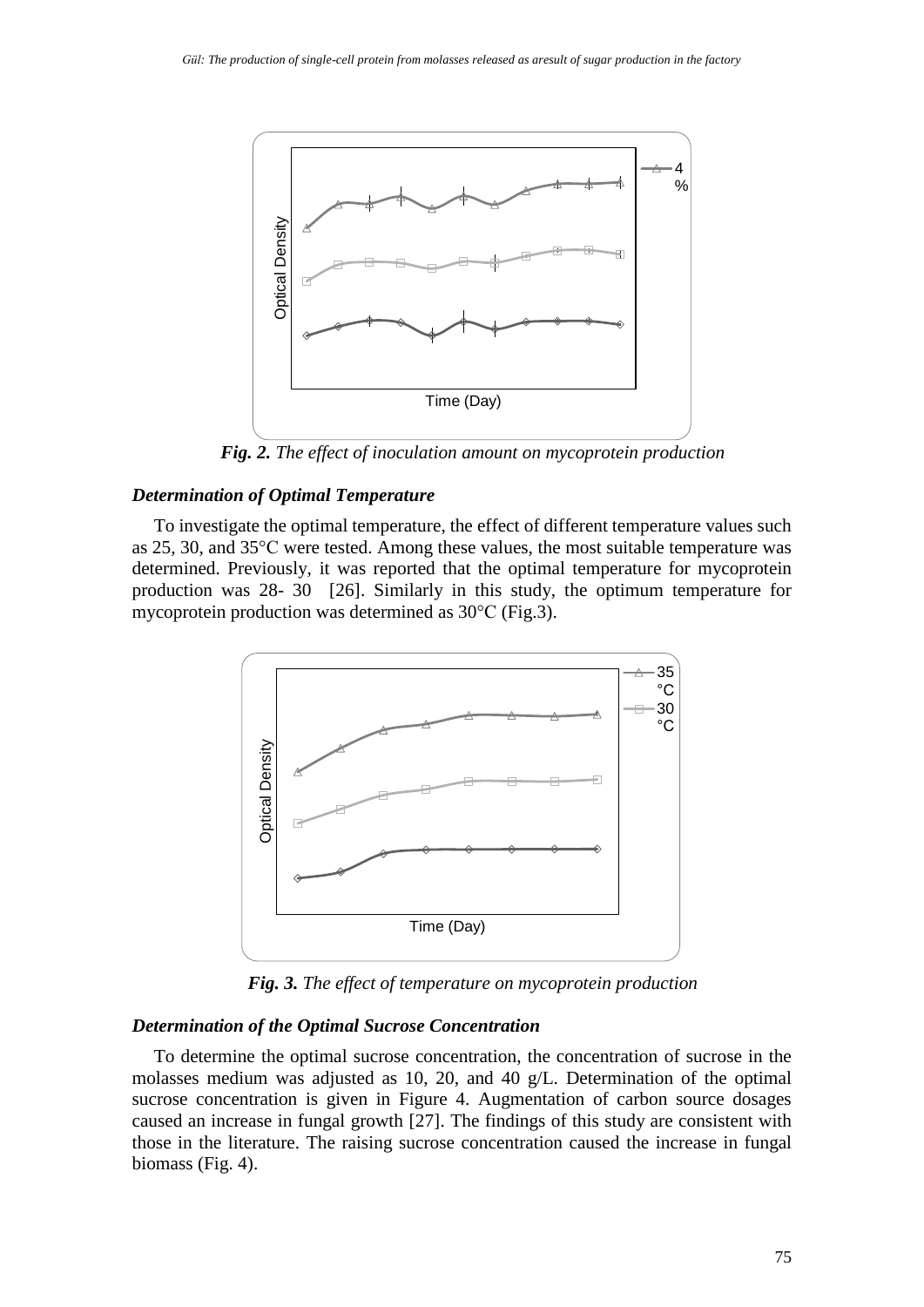

*Fig. 4. The effect of sucrose amount (10, 20 and, 40 g/L S) on mycoprotein production*

In this study, it has been demonstrated that SCP can be obtained for use in animal nutrition by inoculating activated yeast cells on molasses media prepared at different concentrations. According to the results of the study, the best improvement was seen in the medium containing 40 g/L sucrose concentration at pH 6 and 30  $\degree$ C with 4% inoculation concentration. The maximum increase in the biomass of the yeast was calculated as 100.00% at optimal conditions (Table 1).

| at optimal conditions |        |
|-----------------------|--------|
| Sucrose               |        |
| Concentration $(g/L)$ | B%     |
| 10                    | 99.93  |
| 20                    | 99.96  |
|                       | 100.00 |

*Table 1. The effect of sucrose concentration on the percentage increase in biomass* 

## **CONCLUSIONS**

SCP provides a lot of opportunities for meeting the protein needs of living things for the future. To meet the rapidly increasing needs of the world population, the production of single-cell protein takes place based on the necessity of finding conventional protein sources. The micro-organisms used as a single-cell protein source can also reproduce by using waste materials that will cause environmental pollution as a substrate source, then both environmental pollution is eliminated and protein for the elimination of hunger problem is obtained.

SCP is of such great importance for all living things, it should be preferred because its production has a low-cost way, and studies should be carried out to obtain SCP by using different organic wastes. SCP has advantages that will provide unlimited opportunities in meeting the protein needs of living things in the future. In this study, the usability of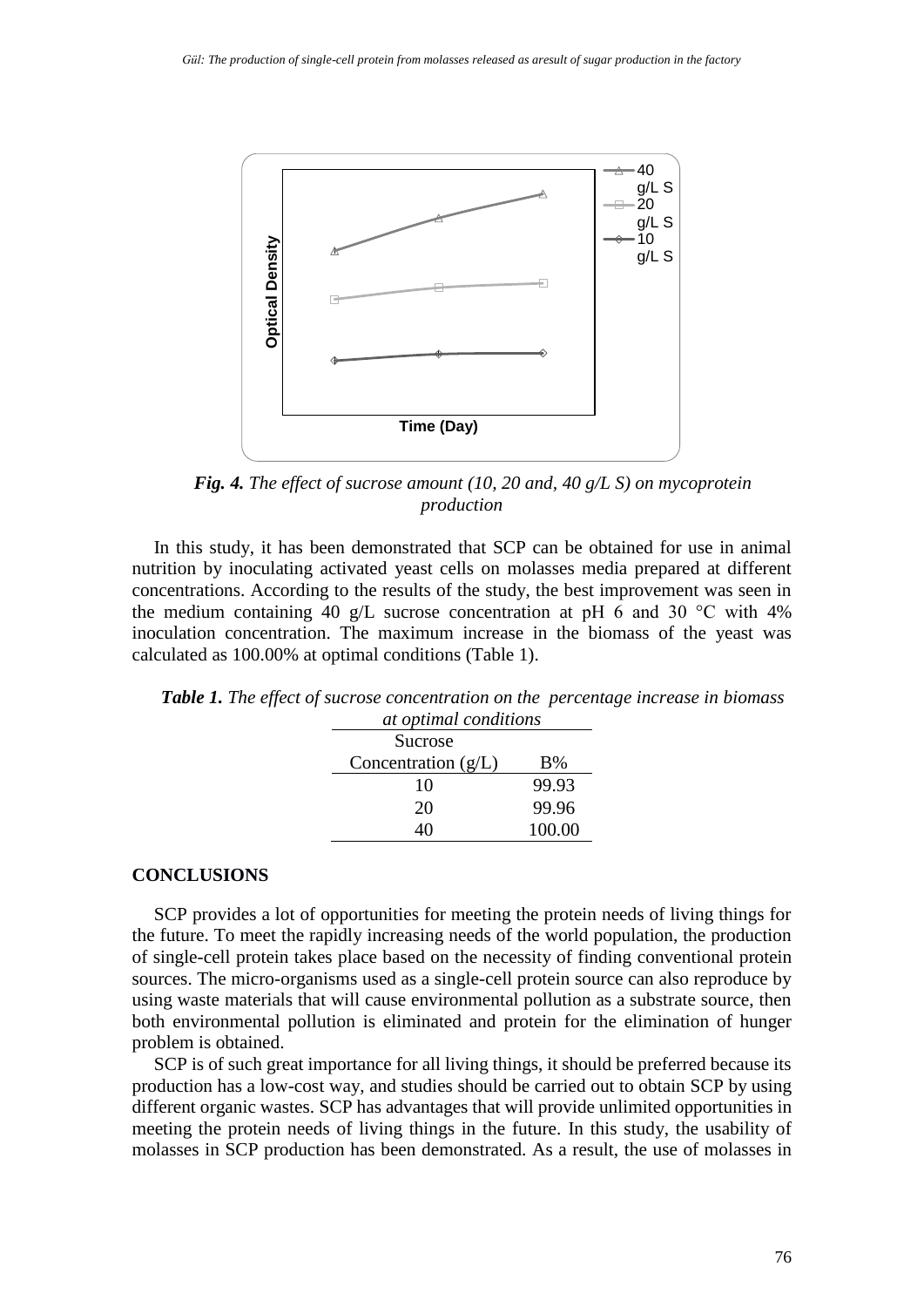SCP production will both contribute to the economy, and environmental pollution will be prevented by using molasses, which is sugar factory waste.

# **REFERENCES**

- [1] FAO (2010) 'Climate-smart'agriculture: Policies, practices and financing for food security, adaptation and mitigation. Food and Agriculture Organization, Rome
- [2] Augustin, M.A., Riley, M., Stockmann, R., Bennett, L., Kahl, A., Lockett, T., Osmond, M., Sanguansri, P., Stonehouse, W., Zajac, I., Cobiac, L. (2016): Role of food processing in food and nutrition security. Trends Food Sci Technol 56: 115–125.
- [3] Congur, G, (2021) Monitoring of glyphosate-DNA interaction and synergistic genotoxic effect of glyphosate and 2,4-dichlorophenoxyacetic acid using an electrochemical biosensor. Environmental Pollution 271: 116360.
- [4] Tscharntke, T., Clough, Y., Wanger, T.C., Jackson, L., Motzke, I., Perfecto, I., Vandermeer, J., Whitbread, A. (2012): Global food security, biodiversity conservation and the future of agricultural intensification. Biol Conserv 151:53–59.
- [5] Röös, E., Sundberg, C., Tidaker, P., Strid, I., Hansson, P-A, (2013) Can carbon footprint serve as an indicator of the environmental impact of meat production? Ecol Ind 24: 573– 581.
- [6] Smetana, S., Aganovic, K., Irmscher, S., Heinz, V. (2018) Agri-food waste streams utilization for development of more sustainable food substitutes. Designing sustainable technologies, products and policies: from science to innovation. Springer, Cham, 145–155.
- [7] Godfray, H.C.J., Aveyard, P., Garnett, T., Hall, J.W., Key, T.J., Lorimer, J., Pierrehumbert, R.T., Scarborough, P., Springmann, M., Jebb, S.A. (2018) Meat consumption, health, and the environment. Science. https ://doi.org/10.1126/scien ce.aam53 24.
- [8] Johnston, J.L., Fanzo, J.C., Cogill, B. (2014) Understanding sustainable diets: a descriptive analysis of the determinants and processes that influence diets and their impact on health. Food Secur Environ Sustain Adv Nutr 5: 418–429.
- [9] Hoek, A.C., Luning, P.A., Weijzen, P., Engels, W., Kok, F.J., de Graaf, C. (2011) Replacement of meat by meat substitutes. A survey on personand product-related factors in consumer acceptance. Appetite 56: 662–673.
- [10] Ritchie, H., Laird, J., Ritchie, D. (2017) 3f bio: Halving the cost of mycoprotein through integrated fermentation processes. Ind Biotechnol 13: 29–31.
- [11] Pan, A.P., Sun, Q.M.D.S., Bernstein, A.M.M.D.S., Schulze, M.B.D., Manson, J.E.M.D.D., Stampfer, M.J.M.D.D., Willett, W.C.M.D.D., Hu, F.B.M.D.P. (2012) Red meat consumption and mortality: results from 2 prospective cohort studies. Arch Int Med 172:555–563.
- [12] Rohrmann, S., Overvad, K., Bueno-de-Mesquita, H.B., Jakobsen, M.U., Egeberg, R., Tjønneland, A., Nailler, L., Boutron-Ruault, M-C., Clavel- Chapelon, F., Krogh, V., Palli, D., Panico, S., Tumino, R., Ricceri, F., Bergmann, M.M., Boeing, H., Li, K., Kaaks, R., Khaw, K-T., Wareham, N.J., Crowe, F.L., Key, T.J., Naska, A., Trichopoulou, A., Trichopoulos, D., Leenders, M., Peeters, P.H.M., Engeset, D., Parr, C.L., Skeie G., Jakszyn P., Sánchez M-J. Huerta J.M., Redondo M.L., Barricarte A., Amiano P., Drake I., Sonestedt E., Hallmans G., Johansson I., Fedirko V., Romieux I., Ferrari P., Norat T., Vergnaud A.C., Riboli E., Linseisen J. (2013) Meat consumption and mortality—results from the European Prospective Investigation into Cancer and Nutrition. BMC Med 11: 63. https ://doi.org/10.1186/1741-7015-11-63.
- [13] Asgar, M.A., Fazilah, A., Huda, N., Bhat, R., Karim, A.A. (2010) Nonmeat protein alternatives as meat extenders and meat analogs. Compr Rev Food Sci Food Saf 9: 513– 529.